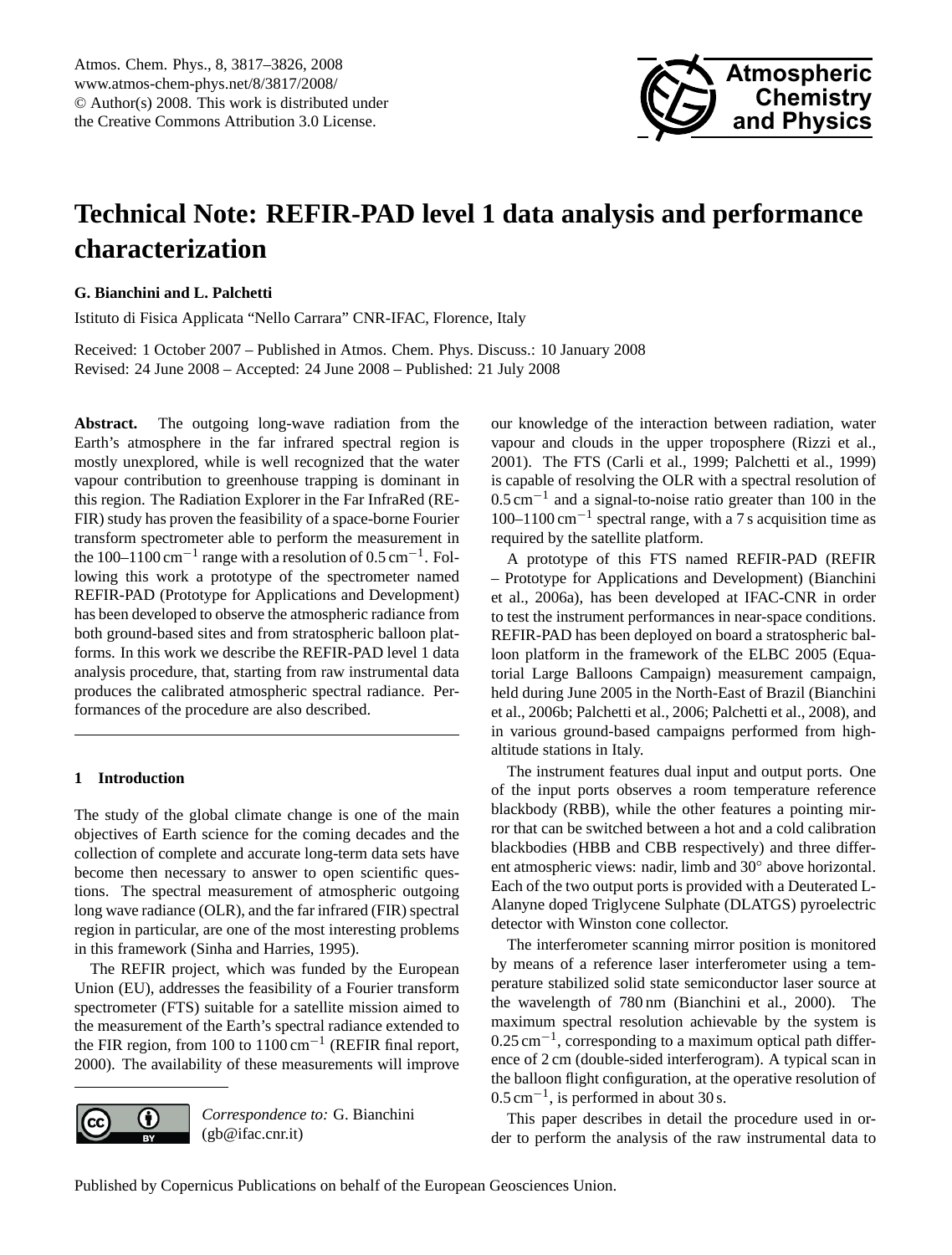

<span id="page-1-1"></span>**Fig. 1.** Flowchart of the level 1a section of the REFIR-PAD data processing algorithm.

obtain the radiometrically and frequency calibrated atmospheric spectral radiance. In particular, in Sect. [2](#page-1-0) we describe the Fourier transformation procedure providing the uncalibrated spectra from raw interferograms, while in Sect. [3](#page-4-0) we discuss the calibration issues in order to obtain the final radiance products. In Sect. [4,](#page-5-0) we describe the characterization of the uncertainty on the measured radiance. Finally, in Sect. [5](#page-7-0) we present the calibrated spectra and assess the instrument performances in the case of the stratospheric flight and the ground-based observations.

## <span id="page-1-0"></span>**2 Uncalibrated spectra**

The section of the REFIR-PAD data analysis workflow here identified as level 1a is peculiar of FTS instruments, and has the purpose of obtaining the uncalibrated spectra and the housekeeping data from the instrument raw data (level 0).

Since the interferogram sampling method used in REFIR-PAD is at equal-time intervals, a first part of the level 1a data



<span id="page-1-2"></span>**Fig. 2.** Relative error due to detector non-linearity. The input flux variation is obtained by changing the temperature of the input blackbody sources, in laboratory under vacuum conditions (circles and dashed line) and during a stratospheric flight (squares and continuous line).

terferograms on equally spaced optical path difference intervals [\(Brault,](#page-9-10) [1996\)](#page-9-10) following the interference fringes of the reference laser interferometer. The second part of the level 1a procedure actually performs the Fourier transform of the resampled interferograms and the phase correction. The calibration of the raw housekeeping data that carry ancillary information as reference blackbody temperatures, system temperatures and environmental parameters is performed in the third part of the level 1a procedure.

The flowchart of the level 1a procedure is shown in Fig. [1,](#page-1-1) with the different sections described above identified by blocks.

## 2.1 Detector system characterization

First of all a preliminary analysis has been performed on the detector and preamplifiers subsystem in order to verify that the achieved performances meet the requirements.

In the data analysis procedure described here, we assume that the detector system has a linear response through the full dynamic range experienced during REFIR-PAD measurements. The non-linearity was estimated by measuring the detector response to different values of the input radiation flux, obtained by varying the temperature of the source observed by the instrument. The response was then calculated by integrating the uncalibrated spectrum of the signal over the frequency range of interest for REFIR-PAD.

The non-linearity error was measured by calculating the relative difference from the linear response. In Fig. [2](#page-1-2) the error is shown as a function of the input flux calculated as the total input power entering the instrument from both input channels, i.e. the radiation coming from the reference input blackbody at the constant temperature of the instrument,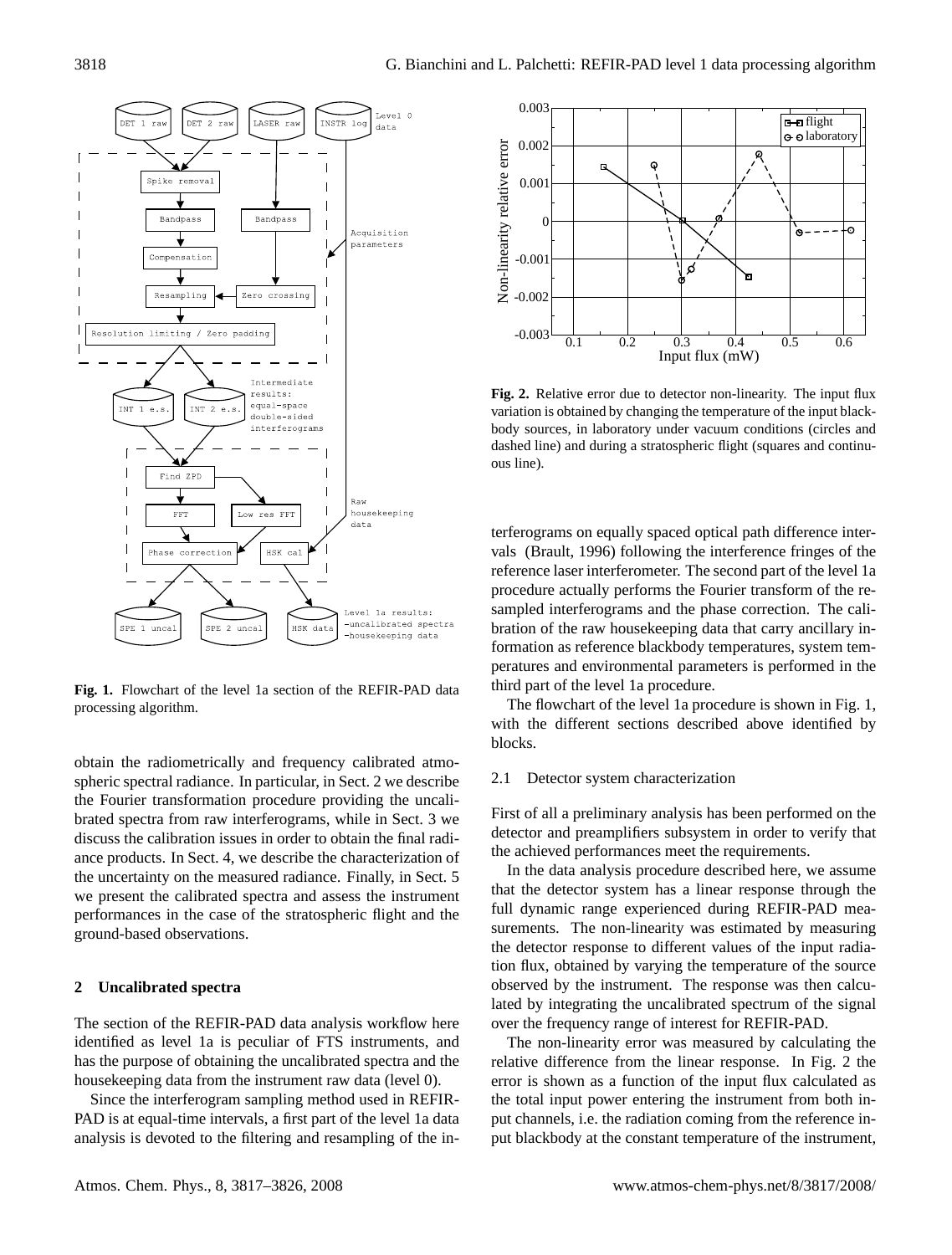and from the measuring input port. This analysis was performed under vacuum in laboratory with the measuring input port looking at a blackbody source with temperatures in the range of 318–404 K (dashed-circle line). The figure also reports the results obtained during the stratospheric flight, where different fluxes correspond to the observation of the deep space, the reference sources CBB at 290 K, and HBB at 350 K (continuous-square line).

The figure shows a non-linearity error less then 0.2%, which produces a negligible effect on the calibrated radiance compared to radiometric uncertainties due to detector noise and the accuracy with which reference blackbody temperatures are known (see the results shown in Sect. [3\)](#page-4-0).

Another requirement that has to be imposed to the detector subsystem is that the overall noise should be dominated by the intrinsic component due to the detector element, without any contribution from the preamplifier. In Fig. [3](#page-2-0) noise spectra acquired with a network analyzer (Stanford Research SR-780) on the outputs of the detector subsystem are shown. Solid lines show the noise level due to the preamplifier only, while dashed and dotted lines show the response of the two acquisition channels with the two pyroelectric detectors connected to the preamplifiers.

As expected the electronics contribution is equal for the two channels and about 20 dB below detectors noise through the operating frequency range of the REFIR-PAD instrument (about 5–100 Hz). The total noise spectrum is different for the two channels, and in agreement with the specified noise figures for each detector.

## 2.2 Interferogram filtering and resampling

With reference to Fig. [1,](#page-1-1) the interferograms from the two infrared detectors (DET 1 raw and DET 2 raw), and the reference interferometer (LASER raw) first are bandpass filtered to remove baseline effects and high frequency noise.

Since the pyroelectric detectors used for the infrared channels show sensitivity to acoustic and electronic transients, a procedure of identification and correction of transient phenomena is applied to the infrared signals. The system used is directly derived from the algorithm used to correct the cosmic ray transients detected by bolometric sensors [\(Lan](#page-9-11)[franchi et al.,](#page-9-11) [1999\)](#page-9-11), and makes use of wavelet transform for the identification of signal spikes [\(Bianchini et al.,](#page-9-12) [2002\)](#page-9-12).

In order to correctly perform the resampling, also a compensation of the acquisition system response is needed, since a time delay between reference laser and infrared signals leads to significant sampling errors. The laser detector and preamplifier can be assumed to have an ideal flat response, so the main source of delay is the phase of the infrared detection system response.

The pyroelectric detectors show a resonant behaviour with a strongly frequency dependent response that can be de-



<span id="page-2-0"></span>**Fig. 3.** Noise characteristics of the REFIR-PAD detector and preamplifier subsystem. Solid lines show the electronics contribution, while dashed and dotted lines represent the total noise (arbitrary units) of the two output channels.



<span id="page-2-1"></span>**Fig. 4.** Effect of electronic and software compensation of infrared detector response on interferogram symmetry. **(a)** non compensated electronics, no software correction. **(b)** non compensated electronics with software correction. **(c)** compensated electronics, no software correction. **(d)** compensated electronics with software correction. Differences between reverse and forward interferograms, offset for better readability, are also reported.

frequencies are "crossed", that is the low-pass cut-off is at lower frequencies than the high-pass.

The result is a peaked frequency response with a strongly non-linear phase that induces frequency-dependent time delays. The signal distortions due to the system response are identified by comparing two interferograms acquired as a function of the optical path difference (OPD) with opposite scanning directions.

As shown in Fig. [4a](#page-2-1), inverting the scanning direction the distortions are reversed, since they are not OPD-dependent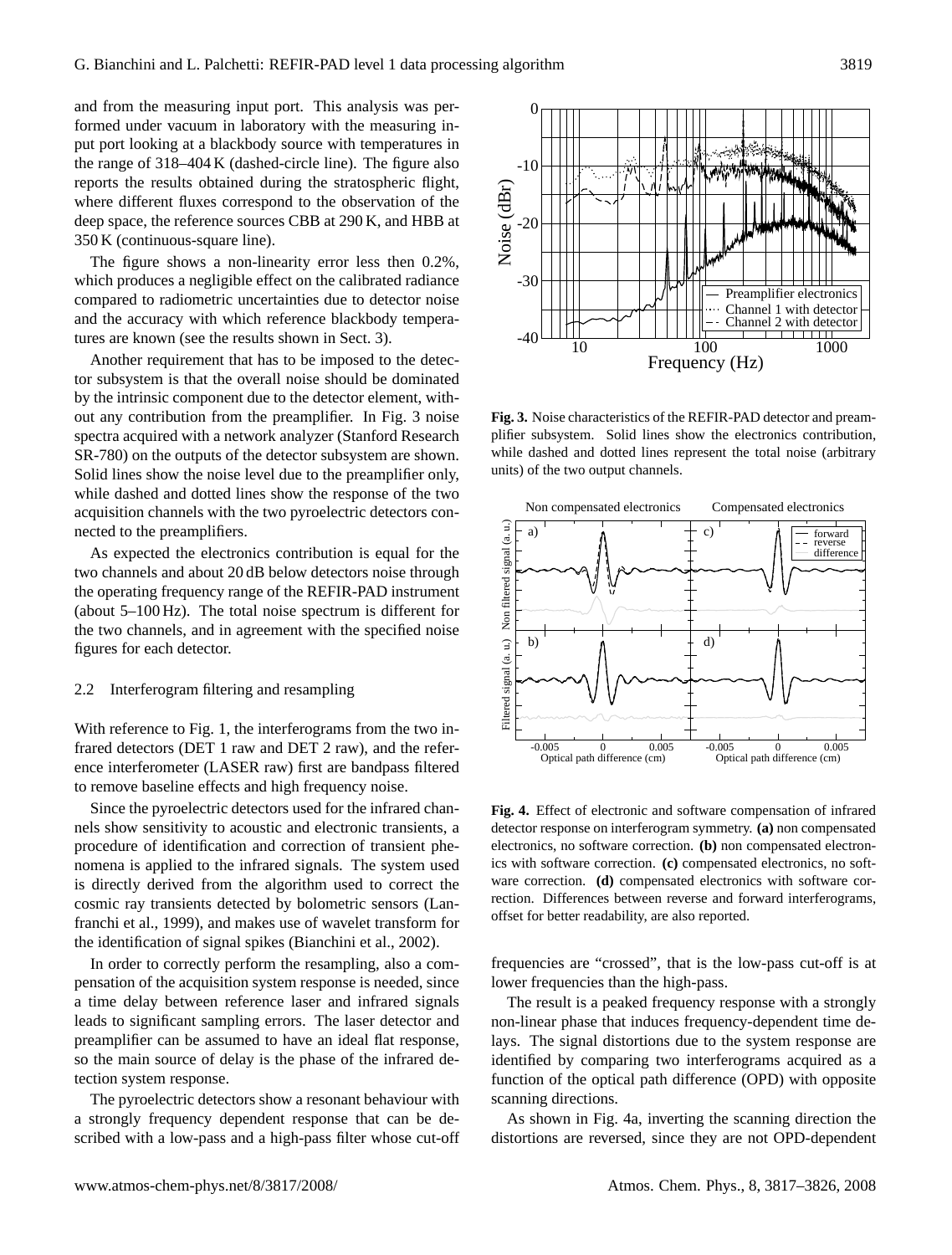

<span id="page-3-1"></span>**Fig. 5.** Measured frequency response of the two channels of the REFIR-PAD infrared detection system (solid and dashed lines). The dotted lines show the modelled instrumental response used in the software compensation of electronic response.



<span id="page-3-2"></span>**Fig. 6.** Temperature measured by one of the PT100 sensor for each of the three blackbody reference sources, HBB (continuous line), RBB (dashed line), and CBB (dotted line). The circles show the average temperature values obtained by 3 external thermometers in thermal contact with the blackbodies.

but time-dependent. This time-dependent asymmetry can be corrected with an appropriate digital filter obtained from the measurement of the detector and preamplifier frequency response. After the application of the filter, the interferograms appear as shown in Fig. [4b](#page-2-1).

It should be noted that there is also a residual asymmetry that is OPD-dependent. This effect has an optical origin, and will be corrected during the interferogram transformation through the phase correction procedure described in Sect. [2.3.](#page-3-0)



<span id="page-3-3"></span>**Fig. 7.** Flowchart of the level 1b section of the REFIR-PAD data processing algorithm.

A step further in the direction of compensating the detector response is through the preamplifier. The configuration used in the REFIR-PAD instrument includes a filtering network that flattens the resonant response of the detectors. The measured frequency response of the REFIR-PAD infrared detector system is shown in Fig. [5.](#page-3-1)

To implement the digital compensation, the detector plus preamplifier frequency response has been estimated through the response of the system to a step excitation given by a laser beam. Since pyroelectrics are thermal detectors, no difference in the response is expected using a visible source instead of an infrared one. In Fig. [5](#page-3-1) a mathematical model of the response with the coefficients adjusted in order to fit the experimental response is shown. The model is used for the software compensation, even if, as expected, with the correct electronic filtering no big improvement is obtained through software compensation, as shown in Fig. [4c](#page-2-1) and d.

Finally, after the above described filtering, the infrared signal is resampled in the OPD domain on the zero crossing points of the reference interferometer signal. If a constant resolution is required, the interferograms are cut in order to obtain the desired resolution.

To avoid problems in the resampling process, laser signal is oversampled in the time domain. As an example, the sampling frequency used in the balloon flight configuration is 20 kHz, while the laser fringe frequency is about 1 kHz.

## <span id="page-3-0"></span>2.3 Fourier transform and phase correction

The next step involves performing the Fourier transform of the intermediate products, i.e. the equal-space resampled interferograms (INT 1 e.s. and INT 2 e.s. using the terminology of Fig. [1\)](#page-1-1) in order to obtain the uncalibrated spectra (SPE 1 uncal and SPE 2 uncal).

The acquisition point of the interferogram that is nearest to ZPD is obtained through signal autocorrelation. Then a complex FFT is performed using that point as ZPD. The same interferogram with a greatly reduced resolution is used to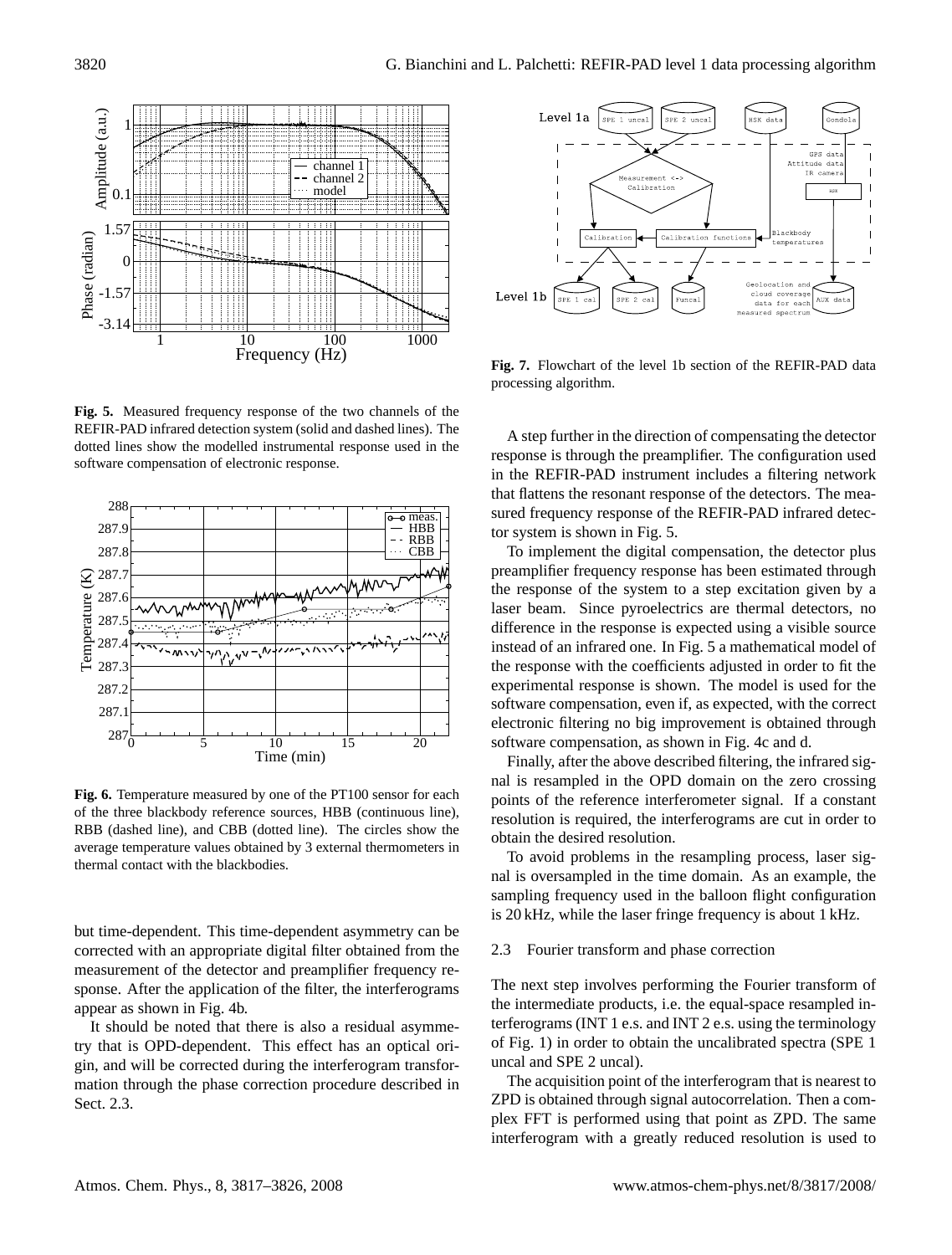obtain the frequency dependent phase, with which the full resolution spectrum is phase corrected [\(Mertz,](#page-9-13) [1967\)](#page-9-13).

The advantage of this method is that only the low resolution information in the phase is retained, while the high resolution component (noise included) is rejected. In the alternative case of using a simple linear phase correction [\(Porter and](#page-9-14) [Tanner,](#page-9-14) [1983\)](#page-9-14), as produced by a simple ZPD point misplacement, a residual non linear phase error is still present. On the other side, by taking the modulus of the FFT, the spectral noise gives a bias error in the spectrum.

## 2.4 Housekeeping data

Auxiliary information required for diagnostic and instrument calibration is acquired through 20 housekeeping channels, sampled at a lower rate than the detectors (two times per acquisition, at the start and end of each interferogram) and stored as a raw 16-bit digital readout. Raw housekeepings are then converted into physical quantities through formulae and coefficients that are determined a-priori during laboratory tests.

Housekeeping signals can be divided in three categories, environmental monitoring, instrument diagnostics and blackbody temperature measurements. Environmental parameters as air temperature, relative humidity and pressure inside of the instrument are used to characterize possible systematic effects as absorption due to water vapour inside of the interferometric path. Instrumental parameters as the temperature of various instrument subsystems, the pressure inside the hard disk enclosure, the laser stabilization error signal and output power provide a diagnostic tool in case of instrument failure.

The housekeeping signals relative to the temperatures of the calibration sources are actually part of the level 1 data analysis workflow, and due to their key role, are monitored with accuracy and redundancy. For each source, three different PT100 sensors are used. The reading error was characterized in laboratory by comparing the measured values in each blackbody with the temperature measured by 3 external thermometers (Cole-Parmer Digi-Sense® model 8528-30 type J thermocouple thermometer) having 0.1 K accuracy, and posed in thermal contact with the blackbodies [\(Palchetti et al.,](#page-9-15) [2008\)](#page-9-15). The measurement was performed with the whole instrument kept in thermal equilibrium with the environment. Figure [6](#page-3-2) shows, as an example, the comparison of the temperatures measured by a PT100 sensor for each source with the temperature measured by the 3 external thermometers, which give the same readout of about 287.6 K. Similar results are obtained for the other PT100 sensors. The reading accuracy turned out to be within 0.3 K.

## <span id="page-4-0"></span>**3 Calibration**

The level 1a data, consisting in uncalibrated spectra and calibrated housekeepings are then processed in order to calibrate spectra in terms of radiance, thus obtaining the level 1b products (see Fig. [7\)](#page-3-3).

Frequency calibration is performed using the reference laser [\(Bianchini et al.,](#page-9-9) [2000\)](#page-9-9). The reference source stability allows to use only a single measurement, performed using atmospheric line centers, in order to calculate laser frequency. The latter is then input as a parameter in the level 1a system and the resulting spectra are as a consequence frequency calibrated.

Radiometric calibration is however a more complex task and is obtained calculating the instrumental response using the on-board blackbody sources. If the instrument, the beam splitters and the RBB are at the same temperature, the beam splitter emission term can be considered negligible [\(Brasunas](#page-9-16) [et al.,](#page-9-16) [2002\)](#page-9-16) and the instrument output is proportional to the difference of the two inputs with a frequency dependent complex proportionality factor here referred to as calibration function This condition is obtained if the product of instrumental emissivity and thermal anisotropies in the instrument are smaller than the required radiometric error (about 0.1 K, as shown in Sect. [5\)](#page-7-0), which is in general true for anisotropies of the order of few degrees.

Since in general the response of the two inputs can be different, depending on the optical layout characteristics, we consider two independent calibration functions  $F1(\sigma)$  and  $F2(\sigma)$ . Complex spectra are used in order to take into account of some residual phase error that can affects the spectrum in narrow bands [\(Revercomb et al.,](#page-9-17) [1988\)](#page-9-17). Obviously, also the response of the outputs can be different, thus the following calibration procedure must be repeated for each output channel.

In these conditions for each output channel, the uncalibrated spectrum  $S(\sigma)$ , defined as the phase-corrected complex Fourier transform of the equal-space interferogram, is related to the calibrated radiance spectrum  $L(\sigma)$  through the following complex relationship:

$$
S(\sigma) = F1(\sigma)L(\sigma) - F2(\sigma)B_r(\sigma)
$$
\n(1)

i.e.

$$
S(\sigma) = F1(\sigma) \left[ L(\sigma) - \frac{F2(\sigma)}{F1(\sigma)} B_r(\sigma) \right]
$$
 (2)

where  $B_r(\sigma)$  is the RBB radiance, equal to the theoretical Planck emission of a blackbody at the temperature of RBB.

 $F1(\sigma)$  and  $F2(\sigma)$  can be obtained from a two point radiometric calibration procedure performed by means of the measurement of the radiance of two calibration blackbodies, HBB (about 350 K) and CBB (about 290 K).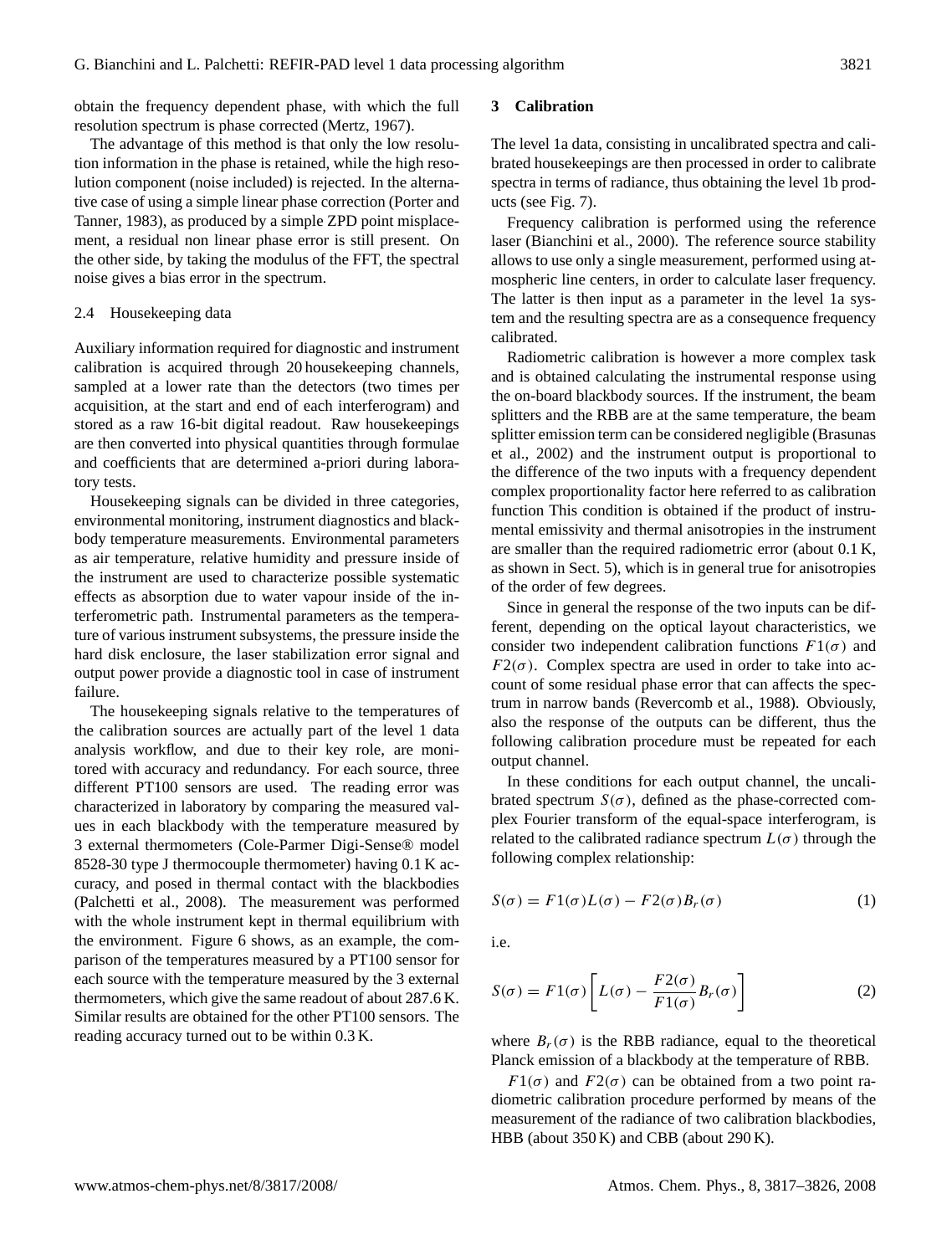

<span id="page-5-1"></span>**Fig. 8.** The top panel shows the calibration function  $F1(\sigma)$  measured for the output channel 1 during a stratospheric balloon flight, real and imaginary parts (black and grey lines, respectively). In the bottom panel the real part of  $F2(\sigma)/F1(\sigma)$  is shown.



<span id="page-5-3"></span>**Fig. 9.** Uncertainties on uncalibrated spectra (upper panel) obtained as standard deviation of multiple measurements, and NESR on calibrated spectra from error propagation in the case of nadir-looking geometry for stratospheric balloon observations (lower two panels) in the case of 32 s acquisitions.

If the temperature of RBB does not vary significantly between the two measurements  $S_h$  and  $S_c$  above described, we can obtain  $F1$  as:

$$
F1(\sigma) = \frac{S_h(\sigma) - S_c(\sigma)}{B_h(\sigma) - B_c(\sigma)}
$$
\n(3)

Atmos. Chem. Phys., 8, 3817[–3826,](#page-0-0) 2008 www.atmos-chem-phys.net/8/3817/2008/

where  $B_h$  and  $B_c$  are the theoretical Planck radiances respectively of HBB and CBB.

The ratio  $F2(\sigma)/F1(\sigma)$  depends on the response of the two independent inputs that can be slightly different due to small optical asymmetry in the interferometer inputs (mainly beam splitters asymmetry and different number of reflections). It can be characterized in laboratory and used in the on-board calibration as a known frequency-dependent factor.

Figure [8](#page-5-1) shows an example of the spectrum of  $F1(\sigma)$  measured for the output channel 1 during the Brazilian stratospheric flight and  $F2(\sigma)/F1(\sigma)$  as characterized for the used instrument configuration.

The real part of  $F1$  is modulated by the absorption in the optical path inside of the instrument, which is due to the beam splitter substrate (PET) and the infrared-absorbing air components (mainly water vapour). At the pressure conditions of the stratospheric flight, the contribution of water vapour to the instrumental absorption is very low, and the imaginary part is very small with respect to the real part. This small effect is, however, taken into consideration with the complex calibration.

Finally the calibrated radiance  $L(\sigma)$  is calculated from the uncalibrated spectrum  $S(\sigma)$  and the theoretical expression of  $B_r(\sigma)$  by means of the following equation:

<span id="page-5-2"></span>
$$
L(\sigma) = \Re \left\{ \frac{S(\sigma)}{F1(\sigma)} + \frac{F2(\sigma)}{F1(\sigma)} B_r(\sigma) \right\}
$$
 (4)

It should be noted that in general all the quantities used in the calibration procedure, are complex, and only in the last expression Eq. [\(4\)](#page-5-2), the real part of the result is taken, obtaining, as needed, the measured spectrum as a real quantity.

#### <span id="page-5-0"></span>**4 Radiometric uncertainty**

The absolute radiometric uncertainty on the calibrated spectra depends on the measurement precision and the accuracy with which the calibration procedure is performed. The measurement precision is calculated in term of the noise equivalent spectral radiance (NESR), which is dominated by the detector noise (random error component) and produces independent fluctuations for each spectral element, whereas the calibration accuracy is dominated by the measurement accuracy of the reference blackbody temperatures (systematic error component) since, as shown in [Palchetti et al.](#page-9-15) [\(2008\)](#page-9-15), their emissivity can be taken equal to 1. In this latter case, the radiometric error in the different spectral elements is correlated.

## 4.1 Noise equivalent spectral radiance

The NESR was calculated from the  $1\sigma$  uncertainty on the uncalibrated spectrum as a function of the frequency. The uncalibrated error can be measured provided that we are able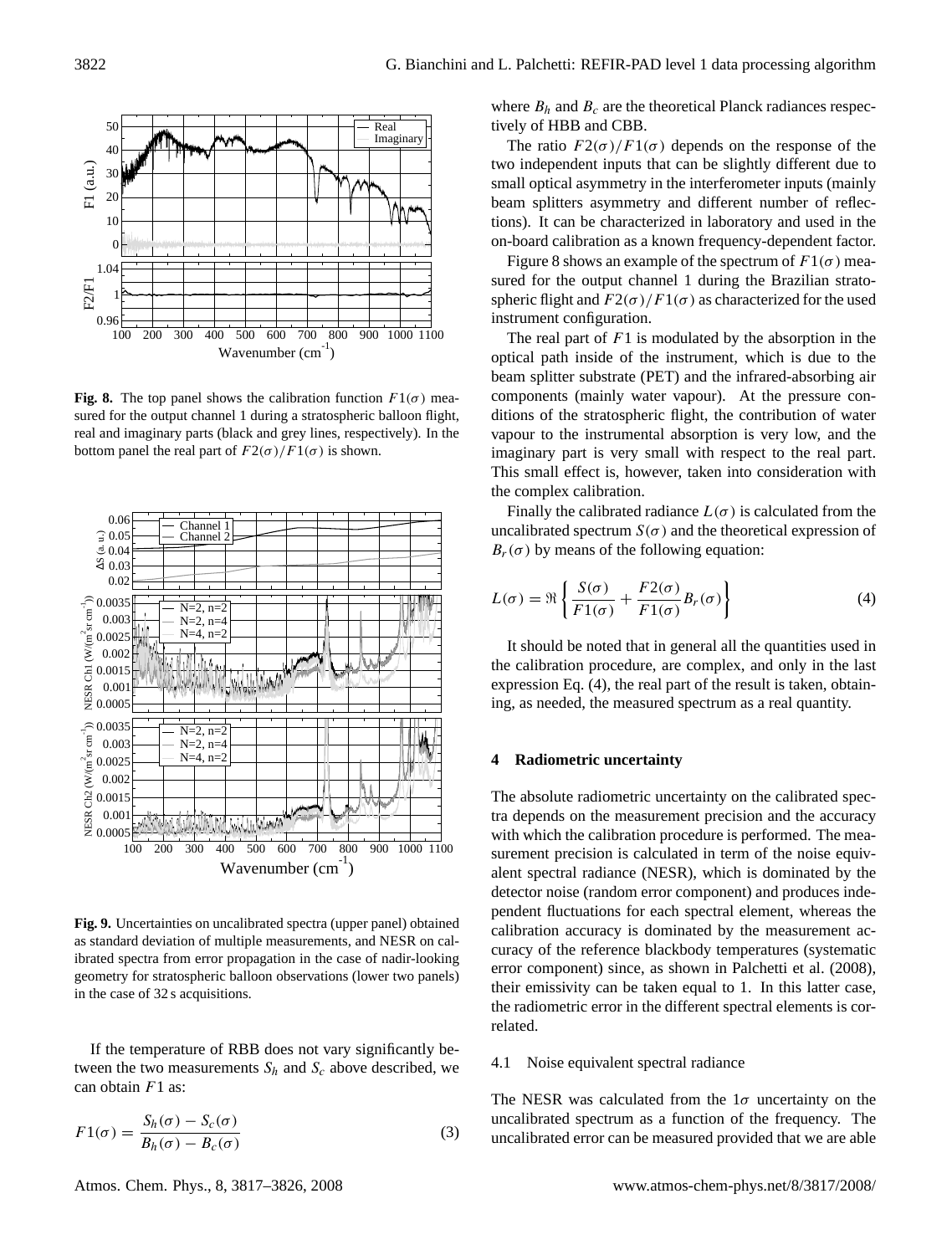

<span id="page-6-0"></span>**Fig. 10.** Uncertainties on uncalibrated spectra (upper panel) obtained as standard deviation of multiple measurements, and NESR on calibrated spectra from error propagation in the case of zenithlooking geometry for ground-based observations (bottom panel) in the case of 64 s acquisitions.



<span id="page-6-1"></span>**Fig. 11.** Systematic calibration error due to a 0.3 K temperature uncertainty on the reference blackbody. In the top panel the error is shown in the case of nadir-looking geometry for stratospheric balloon observations. In the bottom panel the error is calculated in the case of zenith-looking geometry for ground-based observations..

to maintain enough stability in the reference and the measurement source while acquiring multiple spectra. With the instrument in thermal equilibrium, and using HBB as source, the requirements are achieved and the uncertainty for each spectral element in an uncalibrated spectrum is simply obtained from the standard deviation of multiple measurements. The result, smoothed in order to eliminate high frequency dependence, is shown in Fig. [9](#page-5-3) (upper panel).



<span id="page-6-2"></span>**Fig. 12.** Calibration error due to differences between scan directions measured in the case of the stratospheric flight (continuous line) and the ground-based observations (dashed line).

The value of NESR on each output channel can be finally obtained from the uncalibrated error through error propaga-tion, using Eq. [\(4\)](#page-5-2) with the approximation  $F2/F1\simeq 1$ . If we consider a general case in which the measured spectrum S is the average of  $N$  acquisitions, and the calibration measurements  $S_h$  and  $S_c$  come from an average of n single spectra, respectively (i.e.  $n$  is the number of calibration sequences), we obtain that:

<span id="page-6-3"></span>
$$
NESR = \sqrt{\frac{1}{N} + \frac{2}{n} \left(\frac{S}{S_h - S_c}\right)^2} \frac{\Delta S}{F1},
$$
\n(5)

where S,  $S_h$ ,  $S_c$  are the averages respectively of the measured radiance, the HBB radiance and the CBB radiance and  $\Delta S$  is the  $1\sigma$  uncertainty on the uncalibrated measurement. The results, calculated for different values of  $N$  and  $n$  and for a measured radiance equal to the nadir view as observed from stratospheric altitude are shown in Fig. [9](#page-5-3) (lower two panels).

It should be noted that varying  $N$  and  $n$  different parts of the uncertainty spectrum are affected: in fact, the term  $S/(S_h - S_c)$  contains a spectral dependence, and where it is small, i.e. the measured radiance is near the reference blackbody emission, the number of measurements  $N$  predominates. In the other case, a reduction of uncertainty is better obtained through a greater number  $n$  of calibrations.

We see that *n* predominates in the  $CO<sub>2</sub>$  region between 600 and 750 cm−<sup>1</sup> , while in the remaining regions of the REFIR-PAD operating range, the effect of  $N$  is bigger. The condition  $N=4$ ,  $n=2$  gives the best compromise with the minimum spectral variability on the calibrated uncertainty.

The uncertainty estimation procedure has been applied also to the zenith-looking geometry for ground-based observations and the results are shown in Fig. [10.](#page-6-0) In this case it should be noted that the uncalibrated error is lower due to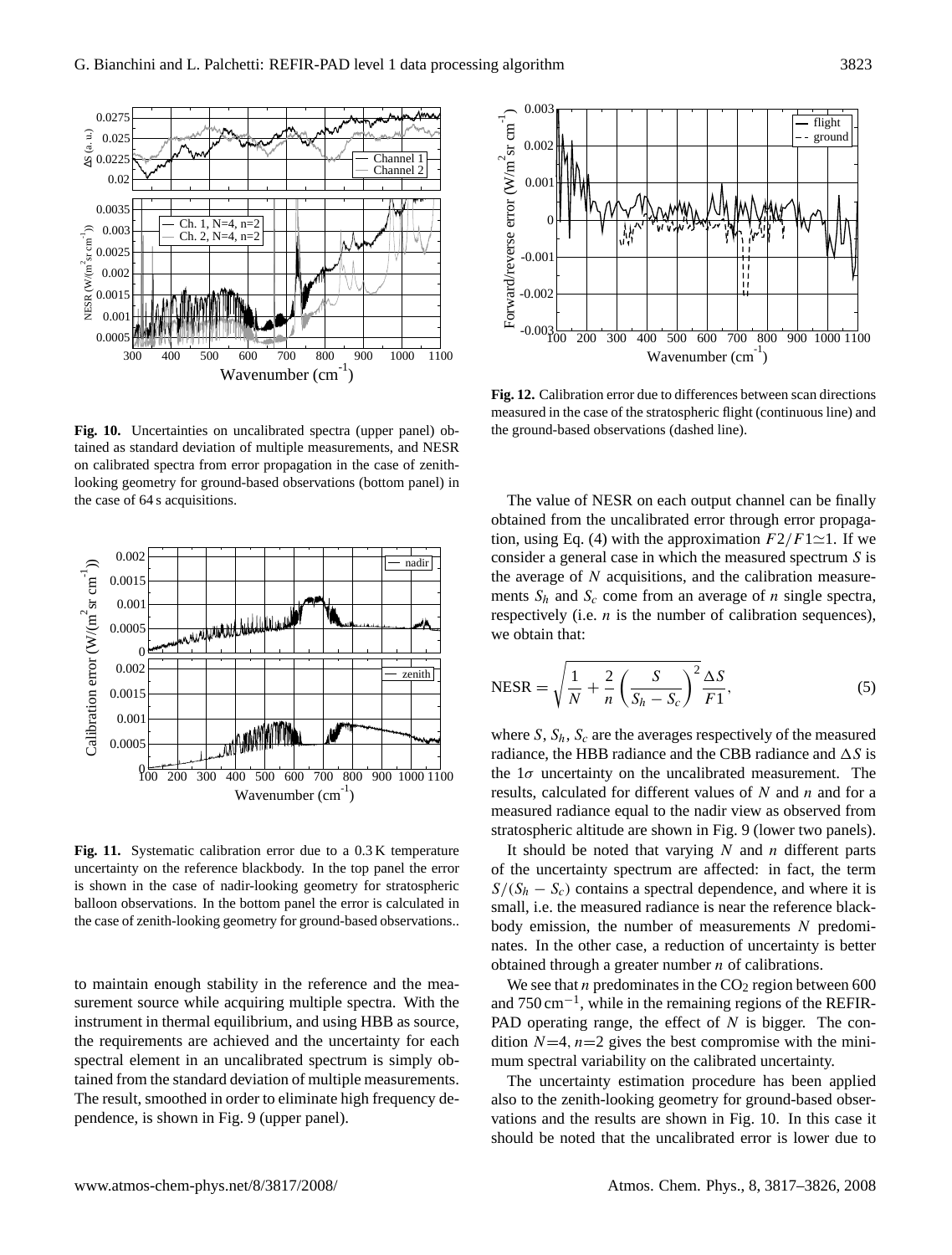

<span id="page-7-2"></span>**Fig. 13.** Calibrated spectra in the case of the stratospheric flight. Spectra are obtained from channel 1 by averaging 4 acquisition sequences in clear sky conditions, 40 spectra for the nadir observing direction (black line) and 4 spectra for the 30◦ above horizontal direction (gray line).



<span id="page-7-3"></span>**Fig. 14.** Calibrated spectrum in the case of ground-based observations. Spectrum is obtained from the weighted average of both output channels of a single acquisition sequence of 4 zenith observations in clear sky conditions.

the higher integration time that was allowed by slower atmospheric variability observed by the instrument from a fixed position.

## 4.2 Systematic calibration error

The systematic calibration error was obtained through the error propagation of the temperature  $1\sigma$  error measured on the reference blackbodies. If we consider the case in which the temperature error of each reference blackbody is independent and that the corresponding uncertainty on the theoretical Planck emission is given by  $\Delta B_h$ ,  $\Delta B_c$ , and  $\Delta B_r$  for HBB, CBB, and RBB respectively, we obtain the calibration error  $\Delta L$  from equation:

<span id="page-7-1"></span>
$$
\Delta L = \sqrt{\Delta B_r^2 + \left(\frac{S}{S_h - S_c}\right)^2 (\Delta B_h^2 + \Delta B_c^2)}.
$$
 (6)

Figure [6](#page-3-2) shows that a value of 0.3 K can be considered as a good conservative estimation of the temperature  $1\sigma$  error for the calculation of the blackbody emission uncertainty for the different heating conditions. The resulting  $\Delta L$ , calculated from Eq. [\(6\)](#page-7-1), is shown in Fig. [11](#page-6-1) as a function of wavenumber for the two different observation geometries, the nadir view (top panel) and the zenith view (bottom panel).

#### 4.3 Dependence of calibration on scan direction

The response of the system depends slightly on the sweep direction since the phase error caused by detector response and possible misalignments can have different effects in the two directions and these effect cannot be completely corrected by numerical procedure. This can be taken into account by calibrating the forward and reverse sweep directions with separated calibration functions measured with the same sweep direction. The residual error due to this effect has been evaluated by measuring the difference in calibrated spectra between the forward and reverse sweeps. The results, in the case of both stratospheric flight (continuous line) and ground-based observations (dashed line), are shown in Fig. [12](#page-6-2) for one output channel. The other channel has the same behaviour.

The resulting errors are below the NESR level of the mea-surement over the whole useful bandwidth (see Figs. [15](#page-8-0) and [16\)](#page-8-1), and no important systematic effect is introduced even if only one single sweep direction is used for the analysis.

#### <span id="page-7-0"></span>**5 Calibrated spectra**

In Fig. [13](#page-7-2) two typical spectra acquired during a stratospheric balloon flight, corresponding to the nadir and the 30° above horizontal lines of sight are shown. Each spectrum is obtained from the average of 4 acquisition sequences each one including 10 nadir observations, one space view and 2 calibrations. Each observation has a 32 s duration, the total acquisition time is 1 h, and the atmospheric conditions during acquisition were clear sky. Only one output channel is used for the analysis of the stratospheric flight since the second channel showed a degradation of performances due to an occasional thermal instability.

The large field of view of the instrument (133 mrad) does not require a high accuracy in the pointing of this instrument. In fact, during the balloon flight the gondola oscillations were well inside the field of view, and an active line of sight stabilization was not required.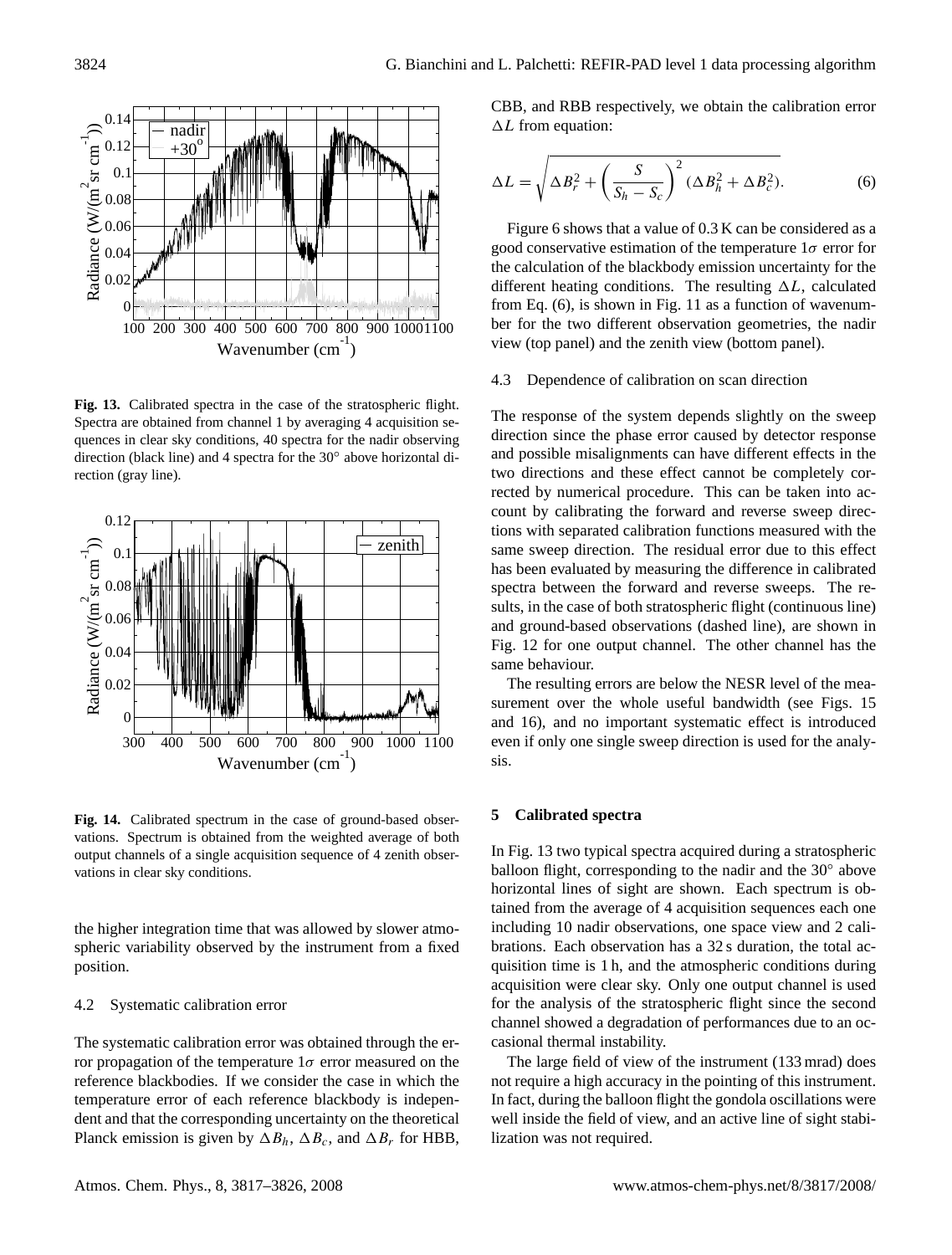

<span id="page-8-0"></span>**Fig. 15.** Comparison in the case of the stratospheric flight between the estimated NESR and the standard deviation of 7 measurements, each of them obtained from a single sequence composed of 10 nadir observations and 2 calibrations.



<span id="page-8-1"></span>**Fig. 16.** Comparison in the case of ground-based observations between the estimated NESR and the standard deviation of 6 measurements, each of them obtained from the weighted average of both output channels of a single sequence composed of 4 zenith observations and 2 calibrations.

A self validation of the calibration procedure is provided from the space view, which, apart from the residual carbon dioxide band around  $670 \text{ cm}^{-1}$  and few water vapour lines, shows an atmospheric emission near to zero, as expected. The difference from zero of the space view radiance is converted in brightness temperature error with respect to a 280 K blackbody in order to evaluate the absolute calibration error. The result shows that the average calibration error during flight is about 0.1 K [\(Palchetti et al.,](#page-9-7) [2006\)](#page-9-7).

In Fig. [14](#page-7-3) a spectrum acquired in the case of zenithlooking geometry from ground-based high-altitude location



<span id="page-8-2"></span>**Fig. 17.** Instrumental line shape as obtained from laboratory measurements (circles). The atmospheric line shape contribution (dashed line) and the fit with the theoretical function  $ILS(\sigma)$  (continuous line) are also shown.

age of both output channels for a single acquisition sequence including 4 zenith observations, and 2 calibrations. Each observation has a duration of 64 s, the total acquisition time is about 10 min, and also in this case the atmospheric conditions during acquisition were clear sky.

The estimated uncertainty in the measured spectra can also be validated, through the comparison between the estimated NESR obtained in Sect. [4](#page-5-0) and the statistical standard deviation of the measured spectra in presence of a stable atmospheric scene.

In Fig. [15](#page-8-0) the standard deviation calculated from 7 measurements each obtained by averaging the spectra of a single acquisition sequence in the case of the stratospheric flight is shown. In the same graph the NESR corresponding to setting the values of  $N=10$  and  $n=2$  in Eq. [5](#page-6-3) is plotted. The agreement is remarkable, and the only spectral region where the statistical variance of measurements is higher than the NESR is the atmospheric transparency window, where ground temperature variations and the possible presence of residual low clouds induce scene variability.

In Fig. [16](#page-8-1) the same procedure is applied to ground-based measurements performed in stable atmospheric conditions. In this case, according to the measurement conditions the NESR is calculated for  $N=4$ ,  $n=2$ , while the standard deviation is calculated from 6 measurements each obtained by averaging the spectra of a single sequence composed of 4 zenith observations and 2 calibrations. Also in this case the window region is not shown as it is influenced from residual atmospheric variability due to thin clouds.

A further product of level 1 data analysis is the instrumental line shape (ILS), that is fundamental for the following phases of data processing, the level 2 data analysis for the retrieval of atmospheric parameters. The REFIR-PAD ILS has